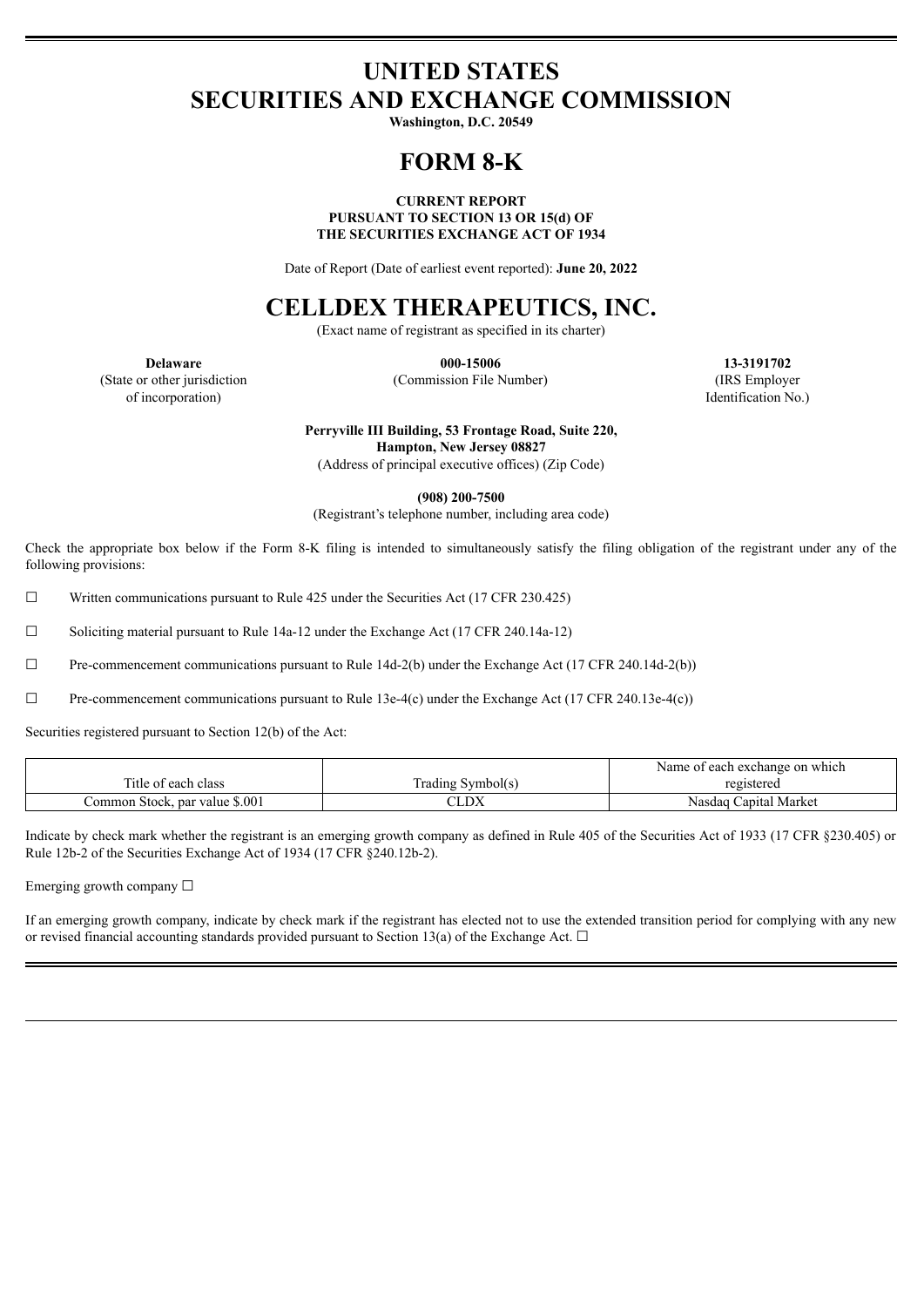### **Item 1.01 Entry into a Material Definitive Agreement.**

On June 20, 2022, Celldex Therapeutics Inc. (the "Company") entered into a binding settlement term sheet (the "Term Sheet") with Shareholder Representatives Services LLC ("SRS"), relating to the previously disclosed litigation brought by the Company (the "Litigation") arising under the Agreement and Plan of Merger, dated November 1, 2016 (the "Merger Agreement"), by and among Kolltan Pharmaceuticals, Inc., the Company, Connemara Merger Sub 1 Inc., Connemara Merger Sub 2 LLC and SRS, solely in its capacity as the Stockholders Representative, which, upon execution of a definitive settlement agreement and the payment of the Initial Payment (as defined below), will result in the joint dismissal, with prejudice, of all claims and counterclaims in the Litigation.

Pursuant to the terms of the Term Sheet, all milestone payments provided for by the Merger Agreement are replaced in their entirety with the following payments, each of which is payable only once:

- (i) The Company shall pay \$15,000,000 upon execution of the Settlement Agreement (the "Initial Payment").
- (ii) The Company shall pay \$15,000,000 upon the Successful Completion (as defined in the Term Sheet) of a Phase 2 Clinical Trial (as defined in the Merger Agreement) of CDX-0159, subject to the \$2,500,000 contractual credit as set forth in the Merger Agreement.
- (iii) The Company shall pay \$52,500,000 upon the first United States Food and Drug Administration or European Medicines Agency, or, in each case, any successor organization, regulatory approval of a Surviving Company Product (as defined the Term Sheet).

The above payment obligations replace, in their entirety, the contingent consideration in the form of development, regulatory approval and salesbased milestones of up to \$172.5 million contained in the Merger Agreement.

Each of the Company and SRS will provide broad mutual releases of all claims relating to or arising out of the Merger Agreement, including without limitation, all claims brought in the Litigation or that could have been brought in the Litigation. The Term Sheet is binding pending the execution of a formal settlement agreement on or before July 15, 2022.

The Company has elected to pay the Initial Payment in cash. When and if any of the remaining payments described above become due, they shall be payable, at the Company's sole election, in either cash or stock (as set forth in the Merger Agreement) or a combination thereof.

The foregoing is a summary of the material terms of the Term Sheet and does not purport to be complete. The Term Sheet is attached hereto as Exhibit 10.1 to this Current Report on Form 8-K and is incorporated herein by reference.

#### **Item 2.02 Results of Operations and Financial Condition.**

The Company maintains its guidance and believes that its cash, cash equivalents and marketable securities at June 23, 2022, taking into account the payment of the Initial Payment, are sufficient to meet estimated working capital requirements and fund planned operations through 2025. The information in this Item 2.02 of this Current Report on Form 8-K shall not be deemed "filed" for purposes of Section 18 of the Securities Exchange Act of 1934, as amended (the "Exchange Act"), or otherwise subject to the liabilities of that Section, nor shall such information be deemed incorporated by reference in any filing under the Securities Act of 1933, as amended (the "Securities Act"), or the Exchange Act, except as shall be expressly set forth by specific reference in such a filing.

#### **Forward-Looking Statements**

This Current Report on Form 8-K contains forward-looking statements within the meaning of federal securities laws, such as statements about entry into a definitive settlement agreement. These statements are based on current expectations and assumptions, and actual outcomes and results could differ materially from these statements due to a number of factors. Additional risks and uncertainties that could cause actual results to differ materially from those indicated by the forward-looking statements made in this Current Report on Form 8-K include those discussed under the caption "Risk Factors" in the Company's Annual Report on Form 10-K for the year ended December 31, 2021 and in its other reports filed with the SEC. The forward-looking statements in this Current Report on Form 8-K are based on information available to the Company as of the date hereof, and the Company disclaims any obligation to update any forward-looking statements provided to reflect any change in its expectations or any change in events, conditions, or circumstances on which any such statement is based, except as required by law. These forward-looking statements should not be relied upon as representing the Company's views as of any date subsequent to the date of this Current Report on Form 8-K.

 $-2-$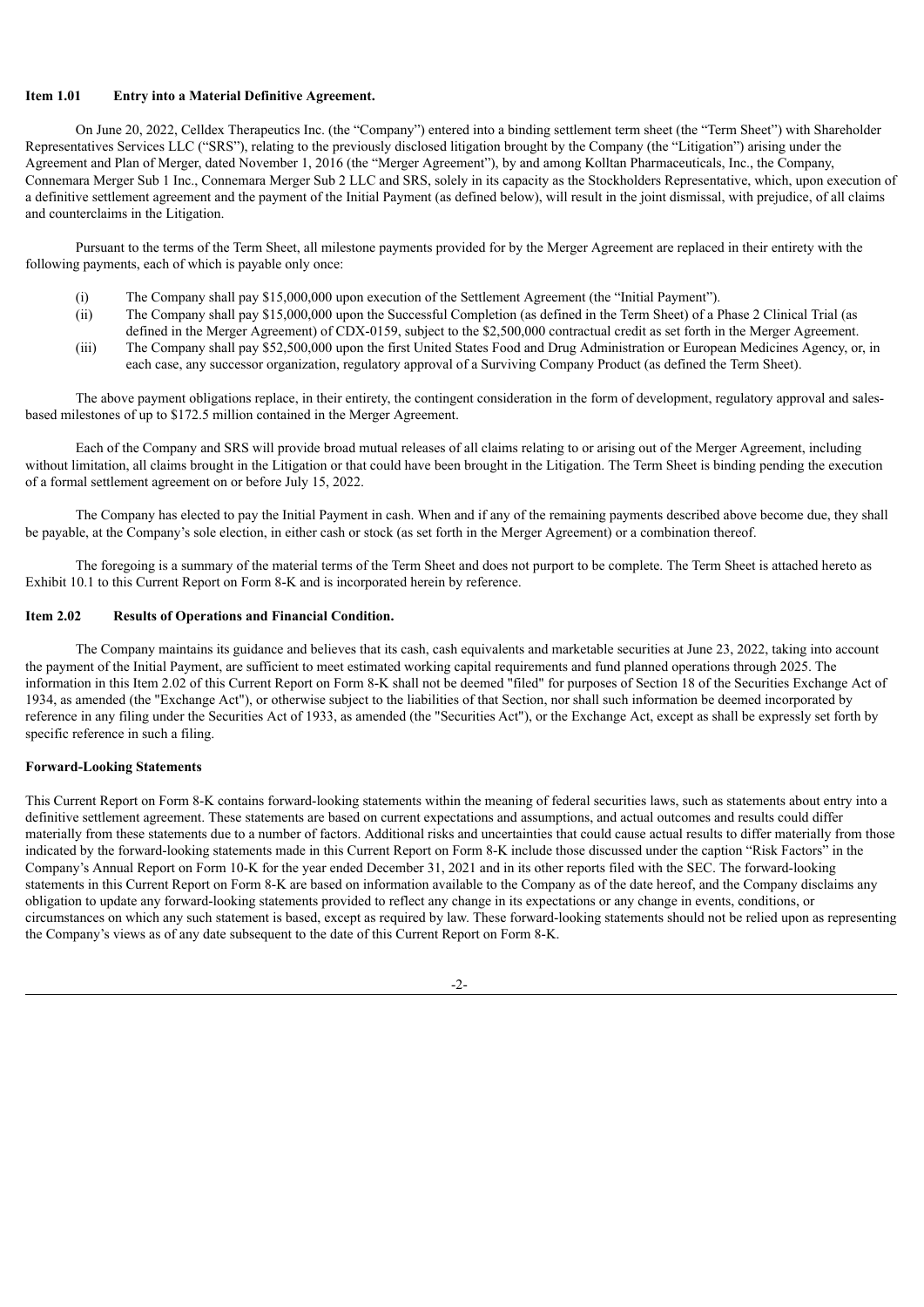# **Item 9.01 Financial Statements and Exhibits.**

(d) Exhibits.

| Exhibit Number | Description                                                                                                                      |
|----------------|----------------------------------------------------------------------------------------------------------------------------------|
| 10.1           | <u>Binding Settlement Term Sheet, dated June 20, 2022 by and between Shareholder Representatives Services LLC, solely in its</u> |
|                | <u>capacity as Stockholders Representative, and Celldex Therapeutics, Inc.</u>                                                   |
| 104            | Cover Page Interactive Data File (embedded within the Inline XBRL document                                                       |
|                |                                                                                                                                  |

-3-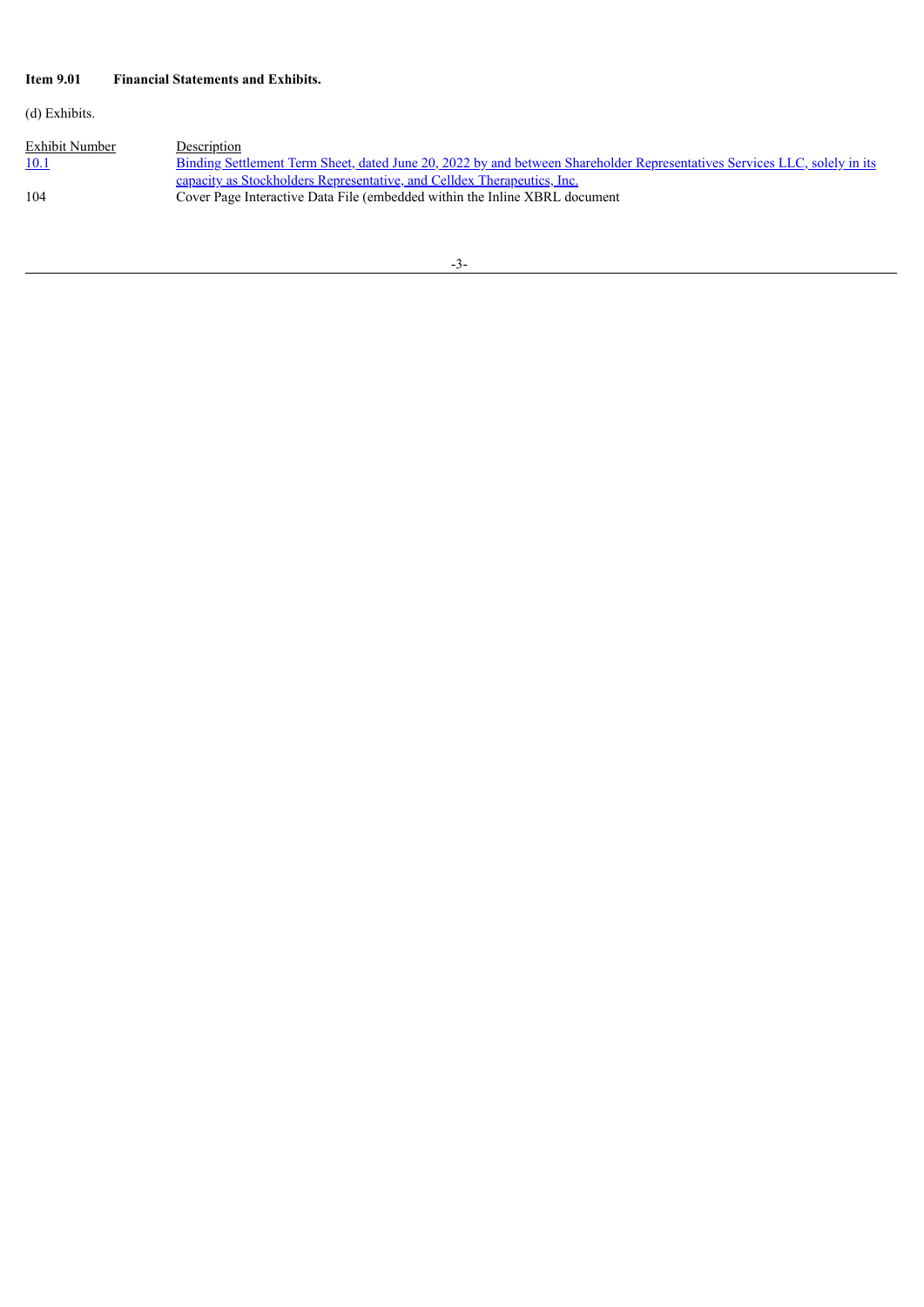## **SIGNATURES**

Pursuant to the requirements of the Securities Exchange Act of 1934, the registrant has duly caused this report to be signed on its behalf by the undersigned hereunto duly authorized.

Dated: June 23, 2022 By: /s/ *Sam Martin* 

# **CELLDEX THERAPEUTICS, INC.**

Name: Sam Martin Title: Senior Vice President and Chief Financial Officer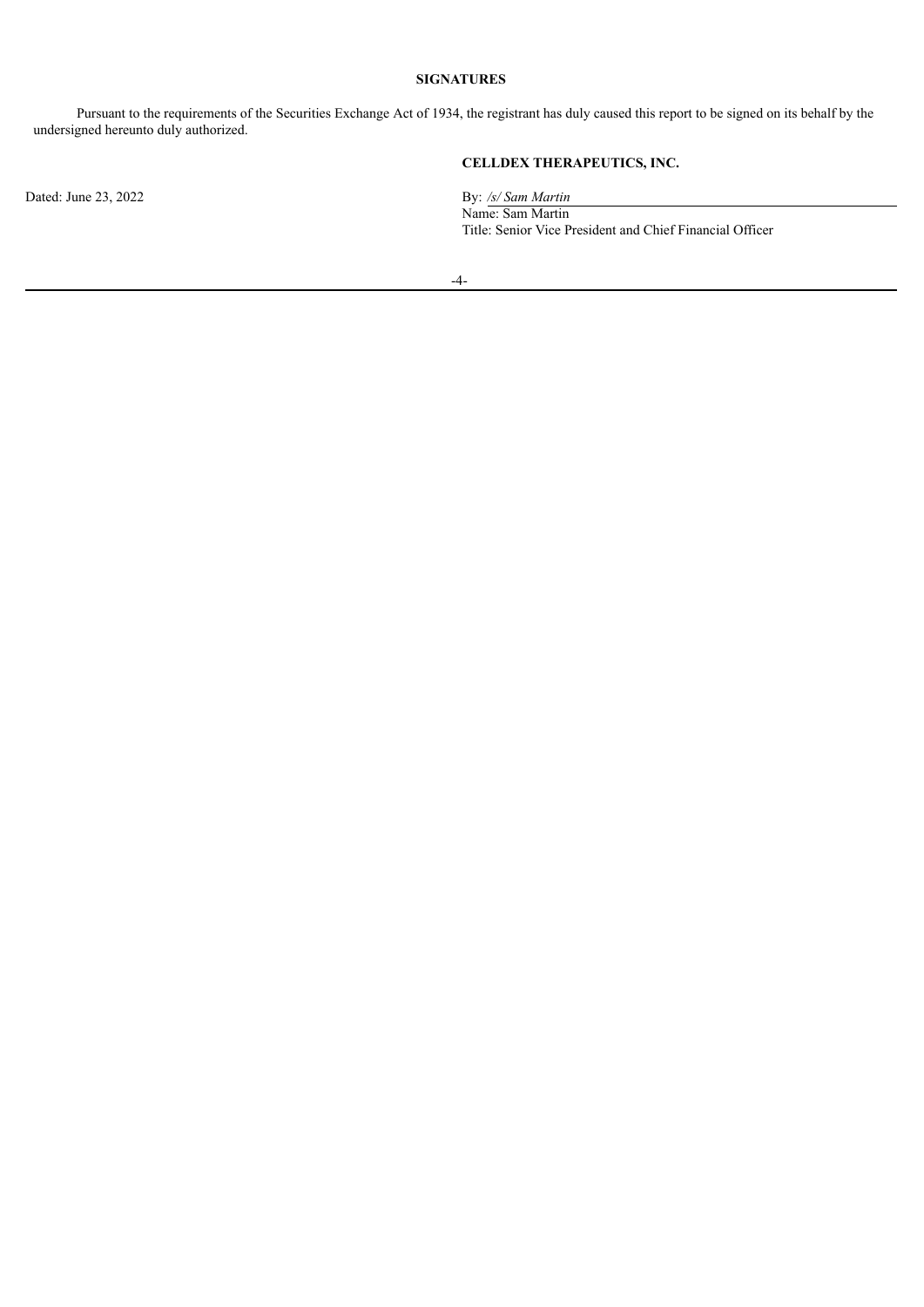### **BINDING SETTLEMENT TERM SHEET**

<span id="page-4-0"></span>This BINDING TERM SHEET (the "**Term Sheet**"), is entered into as of June 20, 2022 ("**Effective Date**") by and between Shareholder Representatives Services LLC ("**SRS**"), solely in its capacity as the Stockholders representative under the Merger Agreement (defined below), and Celldex Therapeutics, Inc. ("**Celldex**").

**WHEREAS**, on November 1, 2016, the parties entered into that certain Agreement and Plan of Merger by and among Kolltan Pharmaceuticals, Inc., Celldex Therapeutics, Inc., Connemara Merger Sub 1 Inc., Connemara Merger Sub 2 LLC, and SRS, solely in its capacity as the stockholders representative (the "**Merger Agreement**");

**WHEREAS**, pursuant to the terms of the Merger Agreement, Celldex agreed that upon certain enumerated milestones being met, payments would be made to an exchange agent for distribution to the stockholders of Kolltan Pharmaceuticals, Inc. at the time of the merger (the "**Stockholders**");

**WHEREAS**, pursuant to the terms of the Merger Agreement, SRS was irrevocably authorized and appointed by each of the Stockholders to act on behalf of each of the Stockholders, with respect to, among other things, negotiating, litigating, settling and compromising, on behalf of each such Stockholder, any dispute under the Merger Agreement;

**WHEREAS**, in connection with a dispute under the Merger Agreement, Celldex filed a complaint in the Delaware Court of Chancery styled *Celldex Therapeutics, Inc. v. Shareholder Representative Services, LLC*, C.A. No. 2020-0682-MTZ, and SRS filed counterclaims (the "Litigation");

**WHEREAS**, Celldex denies each and every claim and contention asserted against it in the Lawsuit and denies all allegations of breach, wrongdoing, fault, liability, or damage against it arising out of any of the conduct, statements, acts or omissions alleged, or that could have been alleged, in the Lawsuit;

**WHEREAS**, SRS denies each and every claim and contention asserted against it in the Lawsuit and denies all allegations of breach, wrongdoing, fault, liability, or damage against it arising out of any of the conduct, statements, acts or omissions alleged, or that could have been alleged, in the Lawsuit; and

**WHEREAS**, a 5-day trial in the Litigation is set to begin on June 21, 2022.

**NOW THEREFORE**, in consideration of the mutual promises and covenants set forth in this Term Sheet, and other good and valuable consideration, the receipt and sufficiency of which are hereby acknowledged, the parties agree as follows:

1. Binding. This Term Sheet *is binding* upon the parties pending the execution of a formal settlement agreement on or before July 15, 2022. The parties, through their counsel, shall draft such other documents as are consistent with this Term Sheet. Celldex will provide a first draft of the final and binding settlement agreement (the "**Settlement Agreement**"), which shall be consistent with the terms of this Term Sheet, on or before July 1, 2022.

1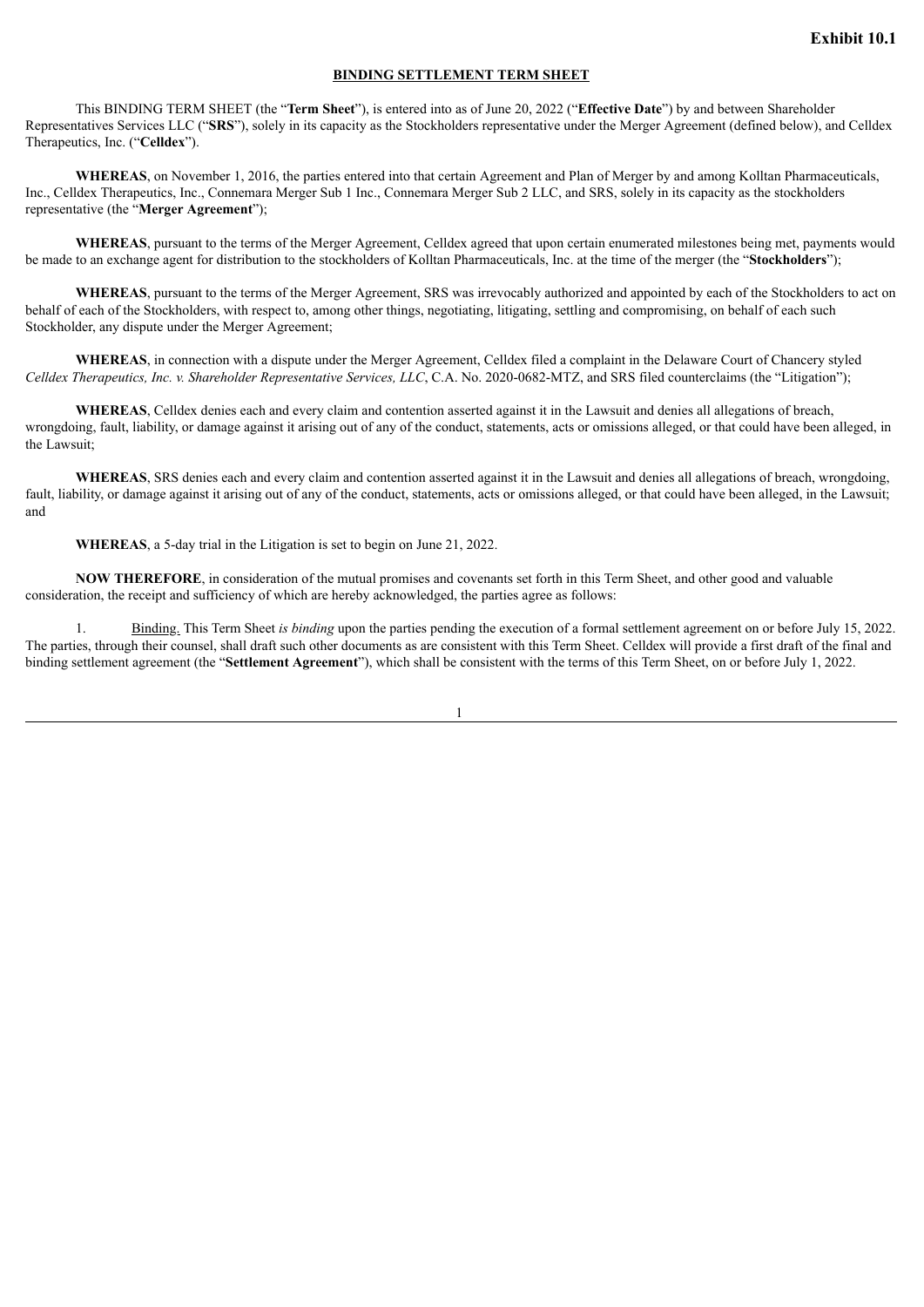2. Governing Law and Dispute Resolution. This Term Sheet shall be interpreted and enforced in accordance with the laws of the State of Delaware. Any dispute arising out of or relating to this Term Sheet shall be brought in accordance with Section 12.15 of the Merger Agreement.

Payment. The Milestone provisions of the Merger Agreement are replaced in their entirety with the following Milestone payments, each of which is payable only once. Celldex shall make payments to the Exchange Agent (as defined in the Merger Agreement) for further distribution to the Stockholders as follows:

(a) Celldex shall pay \$15,000,000 upon execution of the Settlement Agreement (the "**Initial Payment**");

(b) Celldex shall pay \$15,000,000 upon the Successful Completion (as defined below) of a Phase II Clinical Trial (as defined in the Merger Agreement) of CDX-0159, subject to the \$2,500,000 million contractual credit as set forth in the Merger Agreement; and

(c) Celldex shall pay \$52,500,000 on the first United States Food and Drug Administration, or any successor organization, or European Medicines Agency, or any successor organization, regulatory approval of a Surviving Company Product (as defined below).

The Initial Payment shall be in cash and shall be paid within three (3) business days of execution of the Settlement Agreement. Any remaining payments shall be payable, at Celldex's sole election, in either cash or Milestone Consideration Shares (as defined in the Merger Agreement) based on the Parent Stock Value (as defined in the Merger Agreement) and subject to the registration provisions (including, without limitation, the timeline in Section 5.06(b)) of the Merger Agreement, or a combination of the two.

4. Definitions. Notwithstanding anything to the contrary in the Merger Agreement, the following terms as used in this Agreement shall have the meanings set forth below:

(a) "CDX-0159" means the antibody now under development by Celldex under IND 140159, also known as barzolvolimab, or any monoclonal antibody variant, derivative, predecessor, or modified version thereof that includes the same variable domains as CDX-0159.

(b) "Successful Completion" shall mean achievement of the primary or secondary study endpoints of a Phase II Clinical Trial, or other relevant results, as determined on the date that is the earlier of (A) three (3) months following the database lock for such clinical trial or (B) public disclosure of any results of such clinical trial, such that continued development of CDX-0159 is warranted on the basis of the use of Commercially Reasonable Efforts (as defined in the Merger Agreement).

(c) "Surviving Company Product" shall have the same meaning as in the Merger Agreement except it shall include CDX-0159.

2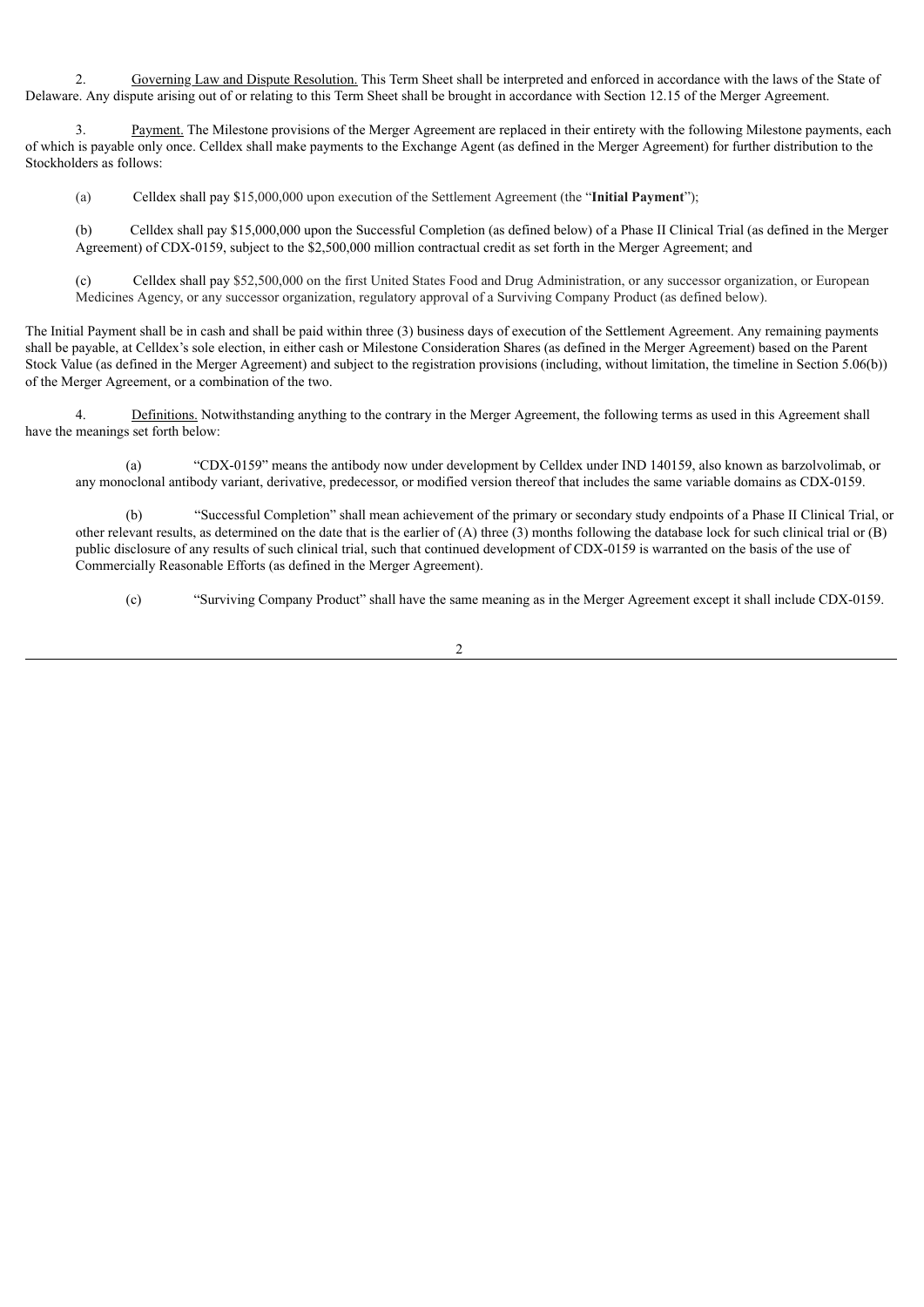5. Stay. Upon execution of this Term Sheet, the parties shall together inform the Court in the Litigation that the parties have reached a resolution that will result in a settlement of all claims before the Court and that the trial scheduled to begin June 21 may be vacated.

6. Dismissal of the Lawsuit. Within three (3) business days of the Exchange Agent (as defined in the Merger Agreement) receiving the fifteen million dollar (\$15,000,000) payment pursuant to paragraph 3(a), SRS and Celldex shall jointly dismiss all claims and counterclaims in the Litigation *with prejudice*.

7. Release. The parties shall provide broad mutual releases of all claims relating to or arising out of the Merger Agreement, including without limitation, all claims brought in the Litigation or that could have been brought in the Litigation. This Agreement relieves Celldex of all obligations, including but not limited to other Milestone obligations, under the Merger Agreement.

8. Entire Agreement. This Agreement constitutes the entire agreement between the parties and supersedes all prior written agreements, arrangements, communications and understandings and all prior and contemporaneous oral agreements, arrangements, communications and understandings between the parties with respect to the subject matter of this Agreement.

9. No Other Representations and Non-Reliance. Neither party nor any of their agents, employees or representatives have made any representation or warranty, express or implied, regarding the terms of this Agreement that are not explicitly set forth herein. Any other representations or warranties not contained in this Agreement are hereby expressly disclaimed by both parties. Further, both parties expressly acknowledge and agree that neither party nor any of their agents, employees, or representatives is relying on any other representation or warranty of any party or their agents, employees or representatives, including the accuracy or completeness of any other representations and warranties, whether express or implied, except as expressly set forth in this Agreement.

10. Counterparts: The Parties may execute this Term Sheet in one or more counterparts, all of which taken together will constitute one and the same instrument.

11. Costs and Fees: Each Party shall bear its own costs and fees.

3